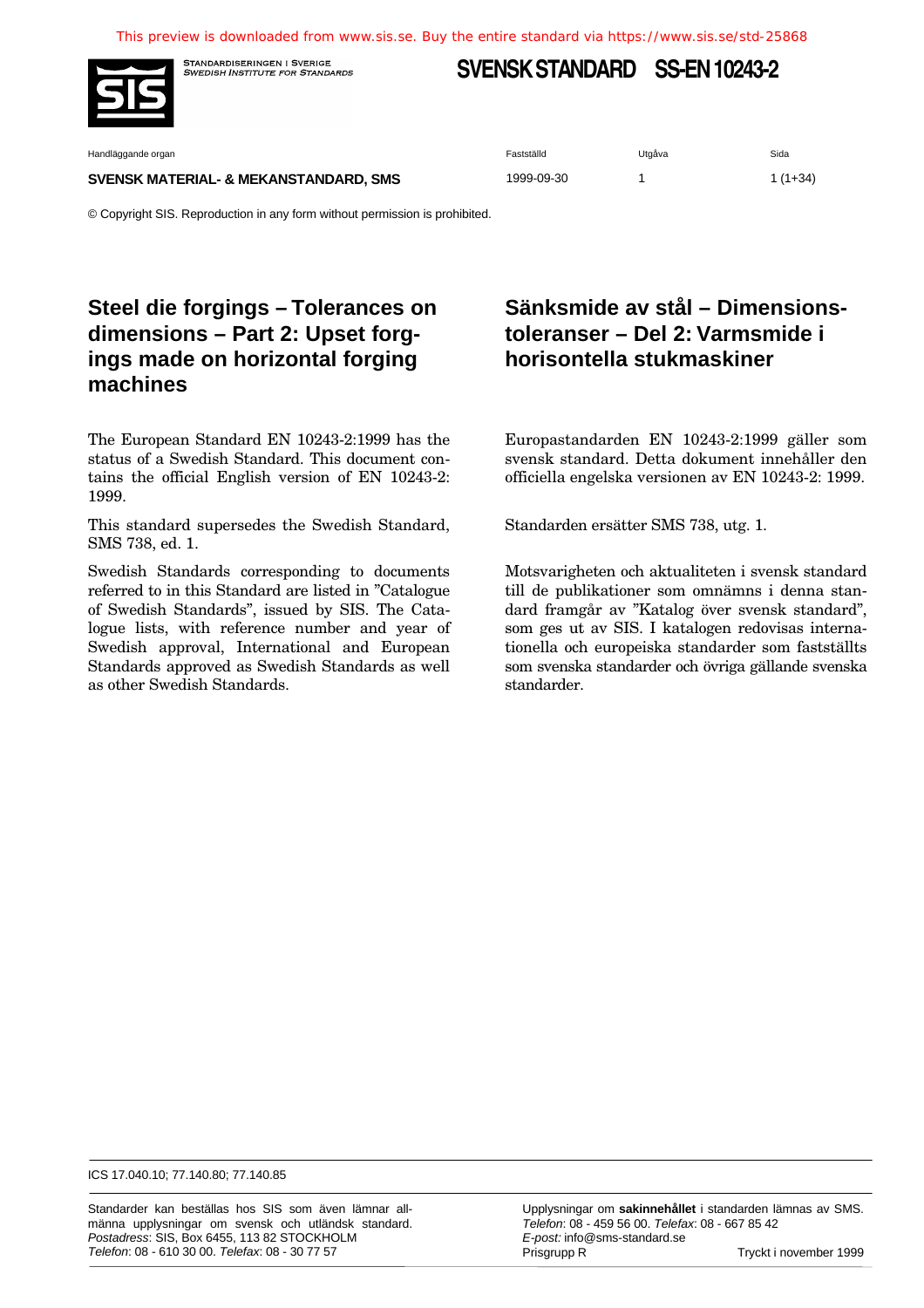This preview is downloaded from www.sis.se. Buy the entire standard via https://www.sis.se/std-25868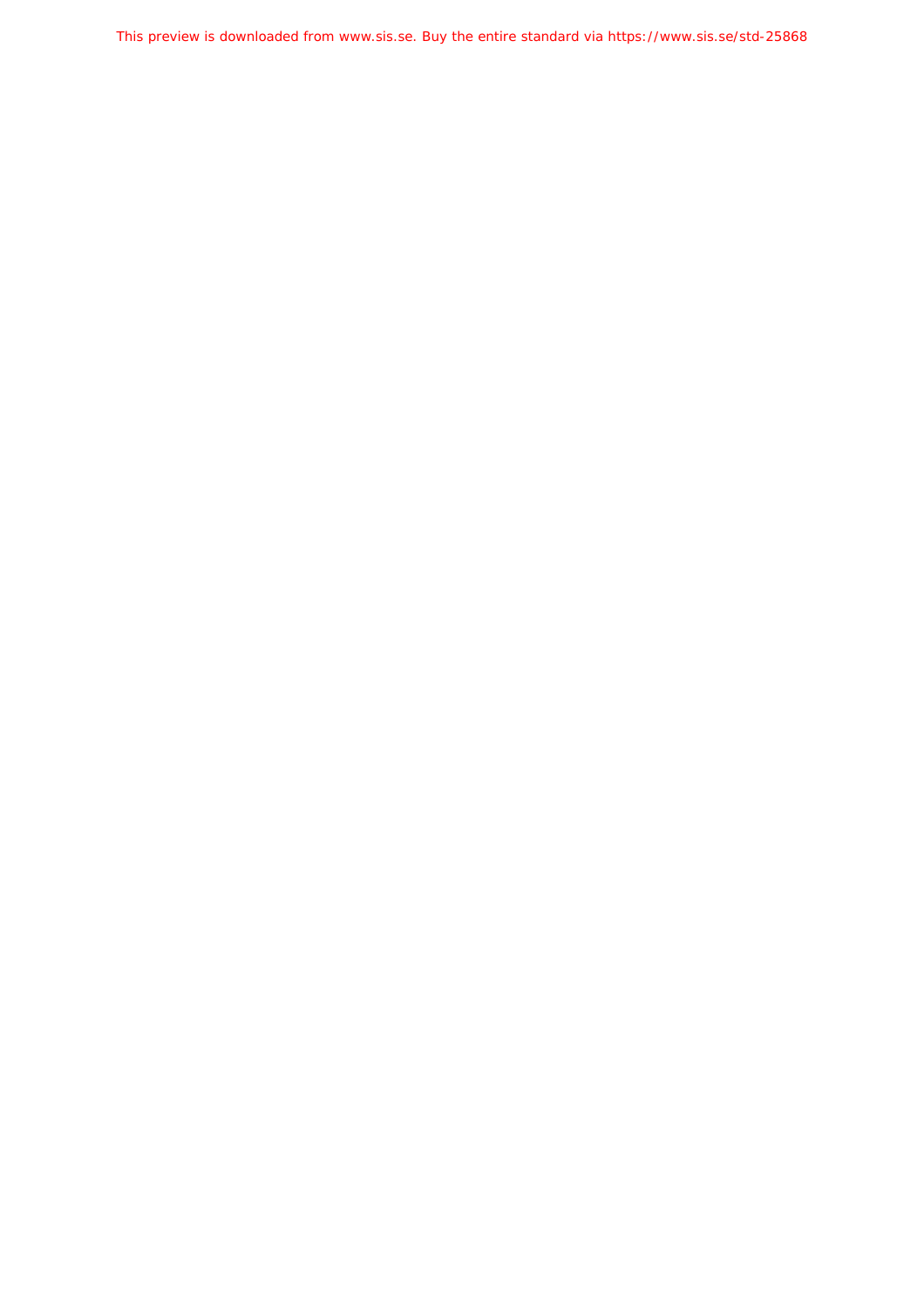# EUROPEAN STANDARD NORME EUROPÉENNE EUROPÄISCHE NORM

## **EN 10243-2**

September 1999

ICS 77.140.85

English version

### Steel die forgings - Tolerances on dimensions - Part 2: Upset forging made on horizontal forging machines

Pièces forgées par estampage en acier - Tolérances dimensionnelles - Partie 2: Pièces exécutées à chaud sur machines horizontales à forger

Gesenkschmiedeteile - Maßtoleranzen - Teil 2: Warm hergestellt in Waagrecht-Stauchmaschinen

This European Standard was approved by CEN on 22 August 1999.

CEN members are bound to comply with the CEN/CENELEC Internal Regulations which stipulate the conditions for giving this European Standard the status of a national standard without any alteration. Up-to-date lists and bibliographical references concerning such national standards may be obtained on application to the Central Secretariat or to any CEN member.

This European Standard exists in three official versions (English, French, German). A version in any other language made by translation under the responsibility of a CEN member into its own language and notified to the Central Secretariat has the same status as the official versions.

CEN members are the national standards bodies of Austria, Belgium, Czech Republic, Denmark, Finland, France, Germany, Greece, Iceland, Ireland, Italy, Luxembourg, Netherlands, Norway, Portugal, Spain, Sweden, Switzerland and United Kingdom.



EUROPEAN COMMITTEE FOR STANDARDIZATION COMITÉ EUROPÉEN DE NORMALISATION EUROPÄISCHES KOMITEE FÜR NORMUNG

**Central Secretariat: rue de Stassart, 36 B-1050 Brussels**

© 1999 CEN All rights of exploitation in any form and by any means reserved worldwide for CEN national Members.

Ref. No. EN 10243-2:1999 E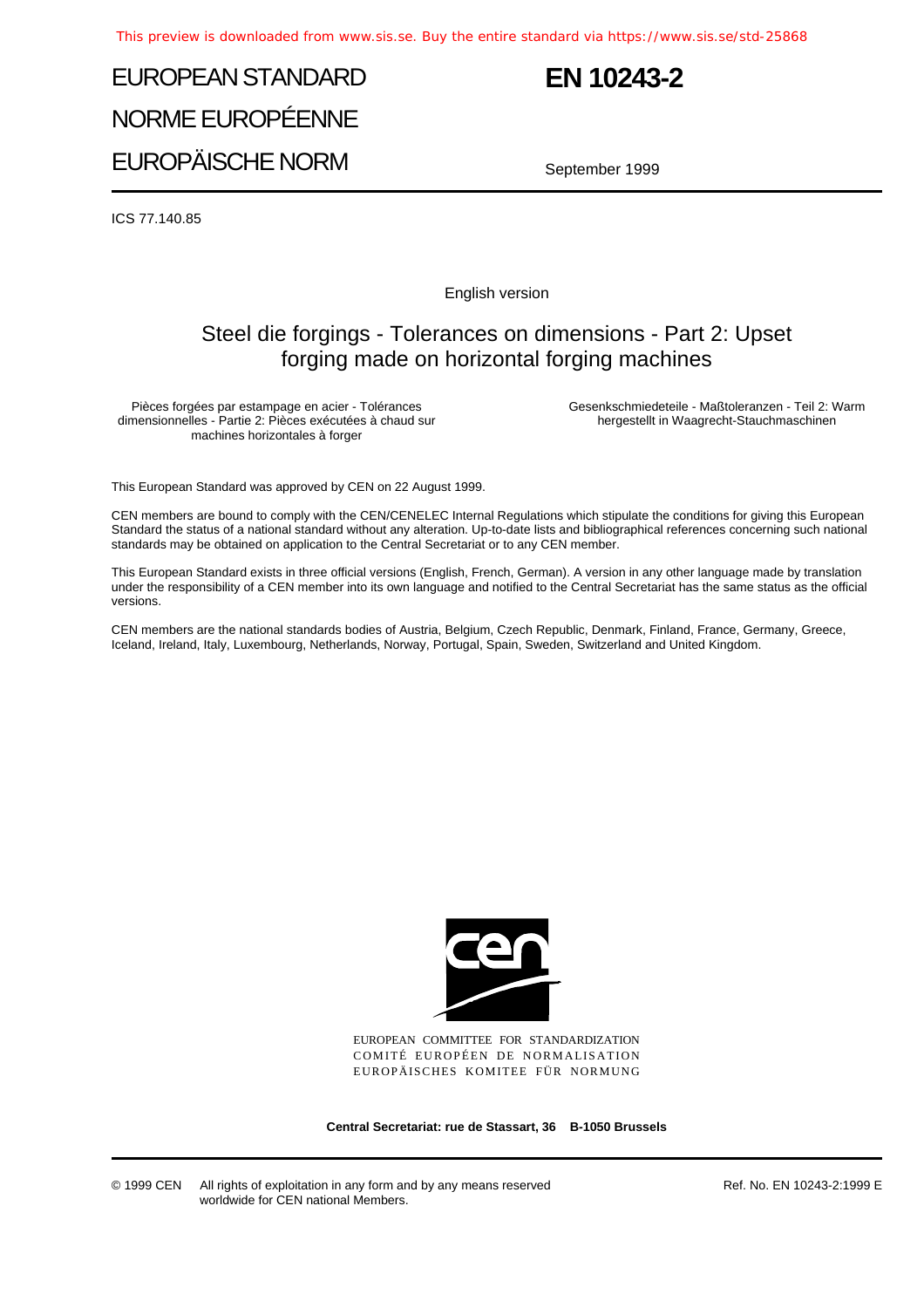Page 2<br>EN 10243-2:1999

#### **Content**

| 1<br>$\mathbf{2}$<br>3<br>4<br>5<br>5.1<br>5.2<br>5.3<br>6<br>6.1<br>6.2<br>6.3<br>$\overline{7}$<br>Table 1: Tolerances for diameter, length, residual flash (and trimmed flat), mismatch and<br>7.1<br>7.2<br>Table 3 : Tolerances for straightness and flatness ; tolerances for centre-to-centre<br>7.3<br>Table 4: Tolerances for fillet and edge radii; tolerances for die line fins, trimming burrs;<br>7.4 |   |  |
|--------------------------------------------------------------------------------------------------------------------------------------------------------------------------------------------------------------------------------------------------------------------------------------------------------------------------------------------------------------------------------------------------------------------|---|--|
|                                                                                                                                                                                                                                                                                                                                                                                                                    |   |  |
|                                                                                                                                                                                                                                                                                                                                                                                                                    |   |  |
|                                                                                                                                                                                                                                                                                                                                                                                                                    |   |  |
|                                                                                                                                                                                                                                                                                                                                                                                                                    |   |  |
|                                                                                                                                                                                                                                                                                                                                                                                                                    |   |  |
|                                                                                                                                                                                                                                                                                                                                                                                                                    |   |  |
|                                                                                                                                                                                                                                                                                                                                                                                                                    |   |  |
|                                                                                                                                                                                                                                                                                                                                                                                                                    |   |  |
| 8.1<br>8.2<br>8.3<br>8.4                                                                                                                                                                                                                                                                                                                                                                                           | 8 |  |
| 8.5                                                                                                                                                                                                                                                                                                                                                                                                                |   |  |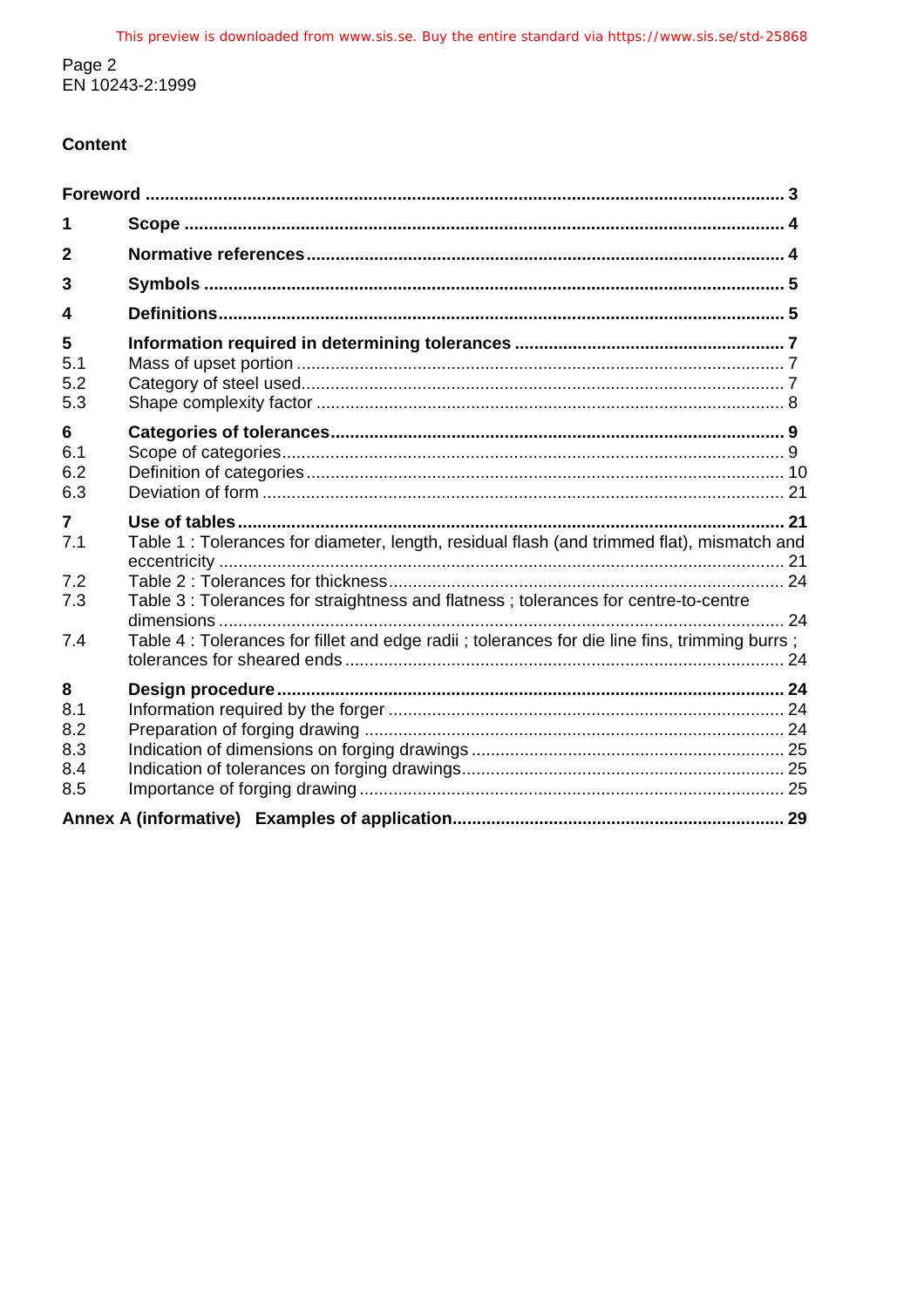#### **Foreword**

This European Standard has been prepared by Technical Committee ECISS/TC 28 "Steel forgings", the secretariat of which is held by BSI.

This European Standard shall be given the status of a national standard, either by publication of an identical text or by endorsement, at the latest by March 2000, and conflicting national standards shall be withdrawn at the latest by March 2000.

This European Standard has been prepared under a mandate given to CEN by the European Commission and the European Free Trade Association. This European Standard is considered to be a supporting standard to those application and product standards which in themselves support an essential safety requirement of a New Approach Directive and which make reference to this European Standard.

According to the CEN/CENELEC Internal Regulations, the national standards organizations of the following countries are bound to implement this European Standard: Austria, Belgium, Czech Republic, Denmark, Finland, France, Germany, Greece, Iceland, Ireland, Italy, Luxembourg, Netherlands, Norway, Portugal, Spain, Sweden, Switzerland and the United Kingdom.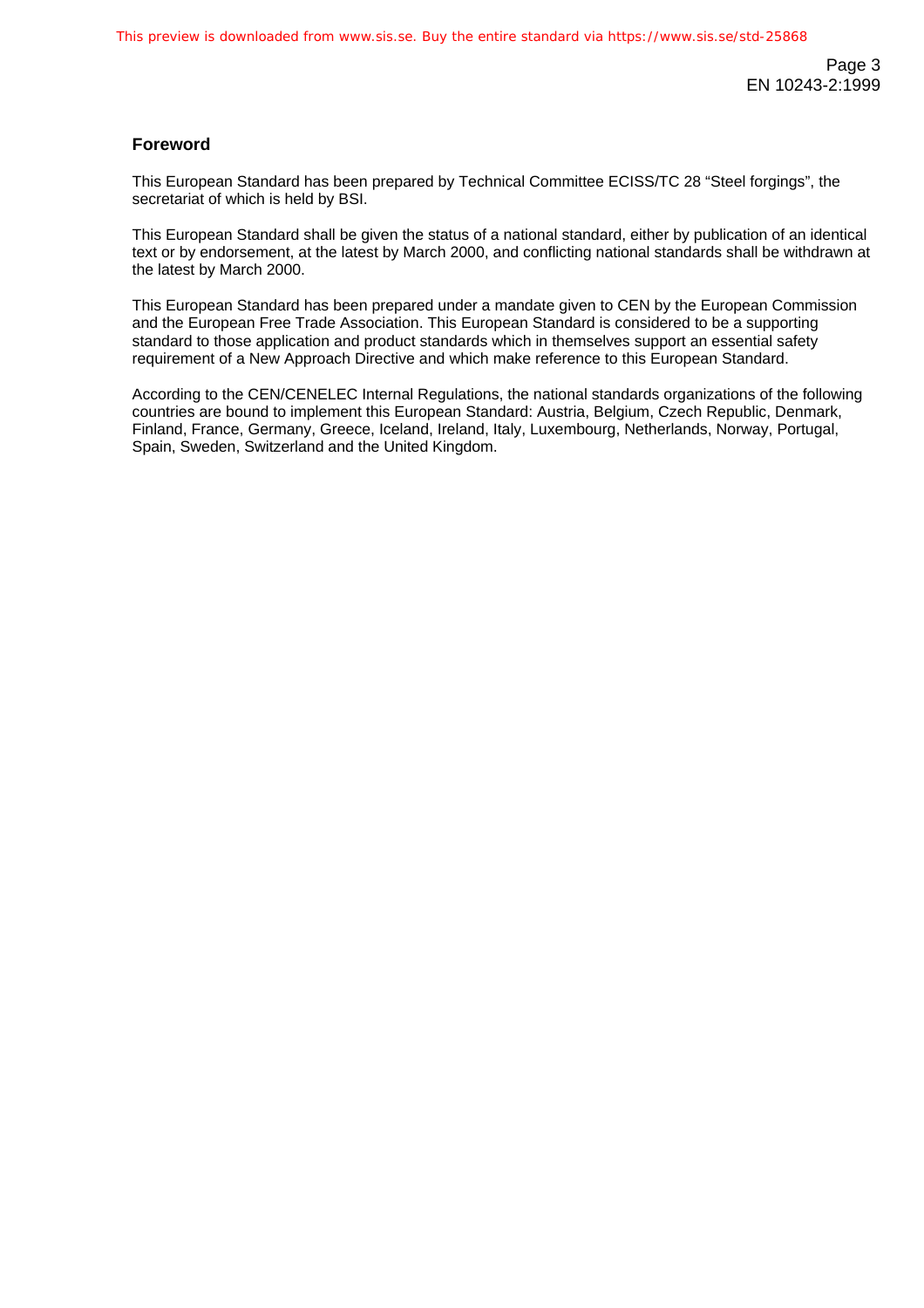Page 4 EN 10243-2:1999

#### **1 Scope**

**1.1** This European Standard specifies the dimensional tolerances for steel upset forgings made on horizontal forging machines.

The second part of this European Standard applies to hot upset forgings, in the delivery condition, made in carbon and alloy steels. The tolerances specified apply to forgings not exceeding 250 kg in mass or 2 500 mm maximum dimension. Tolerances for heavier or layer forgings are subjected to negociation.

This European Standard does not apply to steel drop and press forgings (see prEN 10243-1).

**1.2** For forgings produced in horizontal forging machines forging grade F tolerances only are provided. This tolerance grade provides an adequate standard of accuracy for the majority of applications and is capable of being complied with by commonly used forging equipment and production methods.

The tables showing dimensional tolerances are based on the R20 series of preferred numbers (see ISO 3).

The annex A gives for information some examples of application of these tolerances for different types of closed die forgings.

**1.3** Any occasional instances may necessitate the use of tolerances wider than those indicated, e.g. specially complicated designs ; steels having particularly difficult forging characteristics. In such cases these standard tolerances can form only a basis on which to agree modifications appropriate to the particular circumstances.

**1.4** This European Standard does not include ranges of special tolerances closer than grade F. Consideration of special tolerances whilst frequently encountered, are highly individual, and vary widely. They are best dealt with by consultation at the design stage and shall be agreed between the purchaser and the supplier. This approach will ensure that optimum use is made of the forging process in fulfilling the purchaser's special requirements at the lowest additional cost.

#### **2 Normative references**

This European Standard incorporates by dated or undated reference, provisions from other publications. These normative references are cited at the appropriate places in the text and the publications are listed hereafter. For dated references, subsequent amendments to or revisions of any of these publications apply to this European Standard only when incorporated in it by amendment or revision. For undated references the latest edition of the publication referred to applies.

ISO 3 Preferred numbers - Series of preferred numbers

ISO 8015 Technical drawings - Fundamental tolerancing principle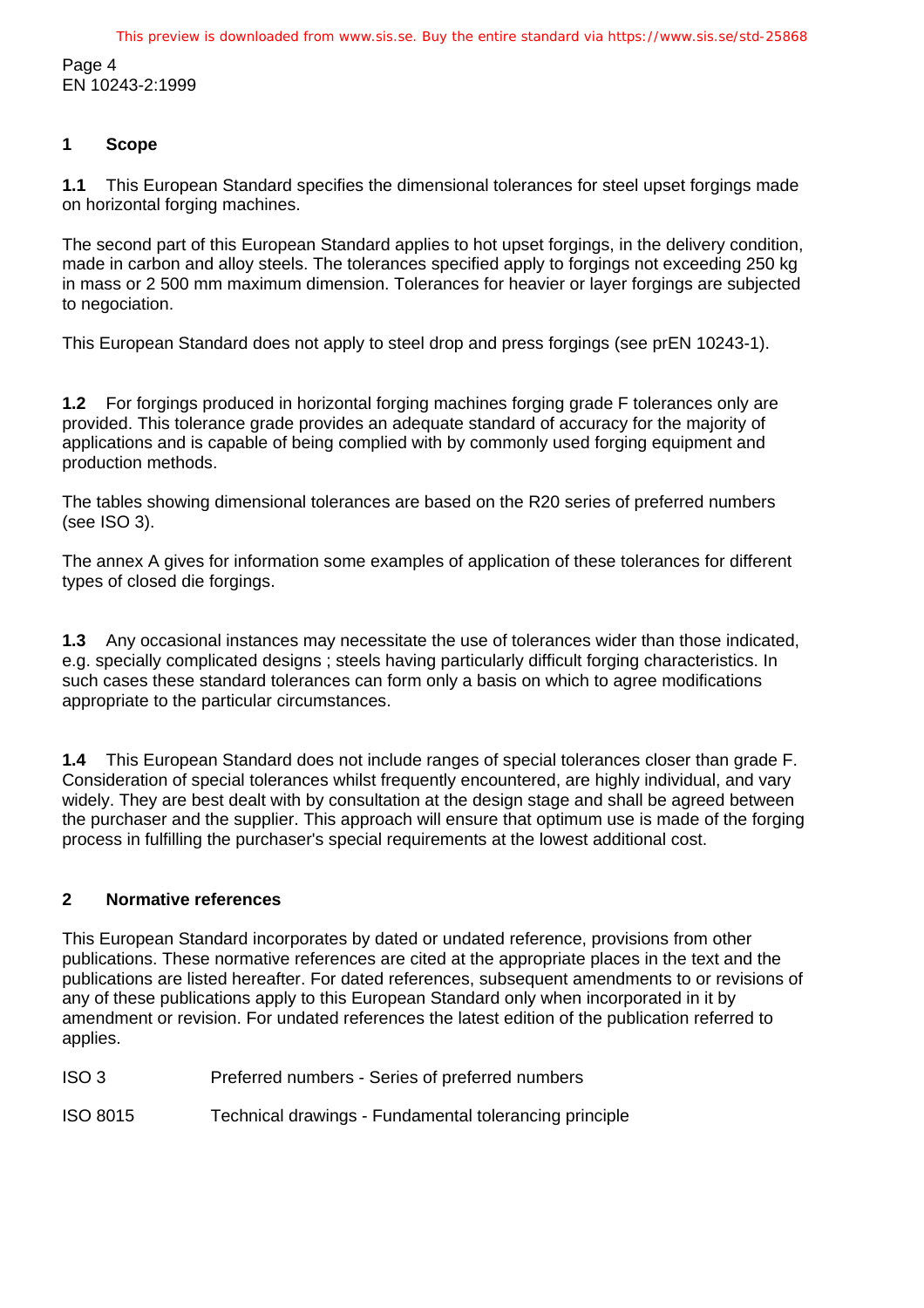Page 5 EN 10243-2:1999

#### **3 Symbols**

The symbols used along this European Standard are as follows :

| I       | $=$ | length dimension;                       |
|---------|-----|-----------------------------------------|
| b       | $=$ | width dimension;                        |
| h       | $=$ | height dimension;                       |
| a       | $=$ | thickness dimension;                    |
| d       | $=$ | diameter;                               |
| r       | $=$ | radius;                                 |
| p       | $=$ | step dimension;                         |
| u       | $=$ | height of burr;                         |
| v       | $=$ | width of burr;                          |
| t       | $=$ | theoretical length (of upset forgings); |
| е       | $=$ | special thickness across die line;      |
| m       | $=$ | mass (weight);                          |
| $\pi$   | $=$ | circle factor;                          |
| $\rho$  | $=$ | density (specific gravity);             |
| S       | $=$ | shape complexity factor (see 5.3);      |
| M       | $=$ | category of steel (see 5.2);            |
| x and y | $=$ | shearing deformation.                   |

#### **4 Definitions**

For the purposes of this European Standard and specially for classification, the following definitions apply :

**4.1 upset portion of a forging** : An upset, or group of upsets, produced without the direction of presentation of the bar stock to the heading tool having been reversed endwise (see figure 1).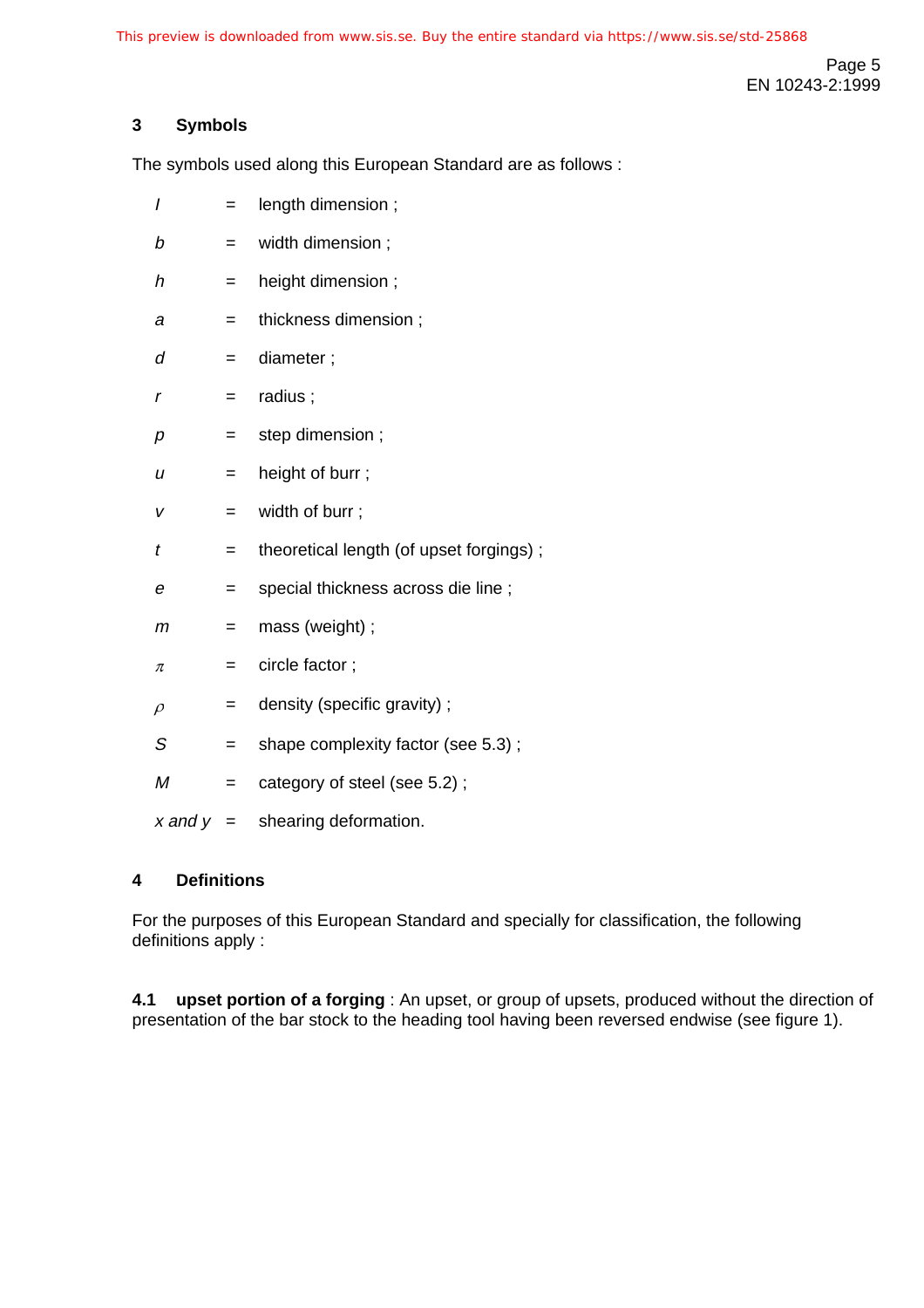Page 6 EN 10243-2:1999





**4.2 double-ended upset forgings** : Two separate upset portions which have been forged from opposite directions. In that case, the upset portion at each end shall be considered as an independent forging for the purpose of classification (see figure 2).





EXCEPTION : If such a forging has either no unforged stock (see 4.3) retained or its length does not exceed its diameter, the tolerances shall be applied as if the forging had been produced as a single upset portion.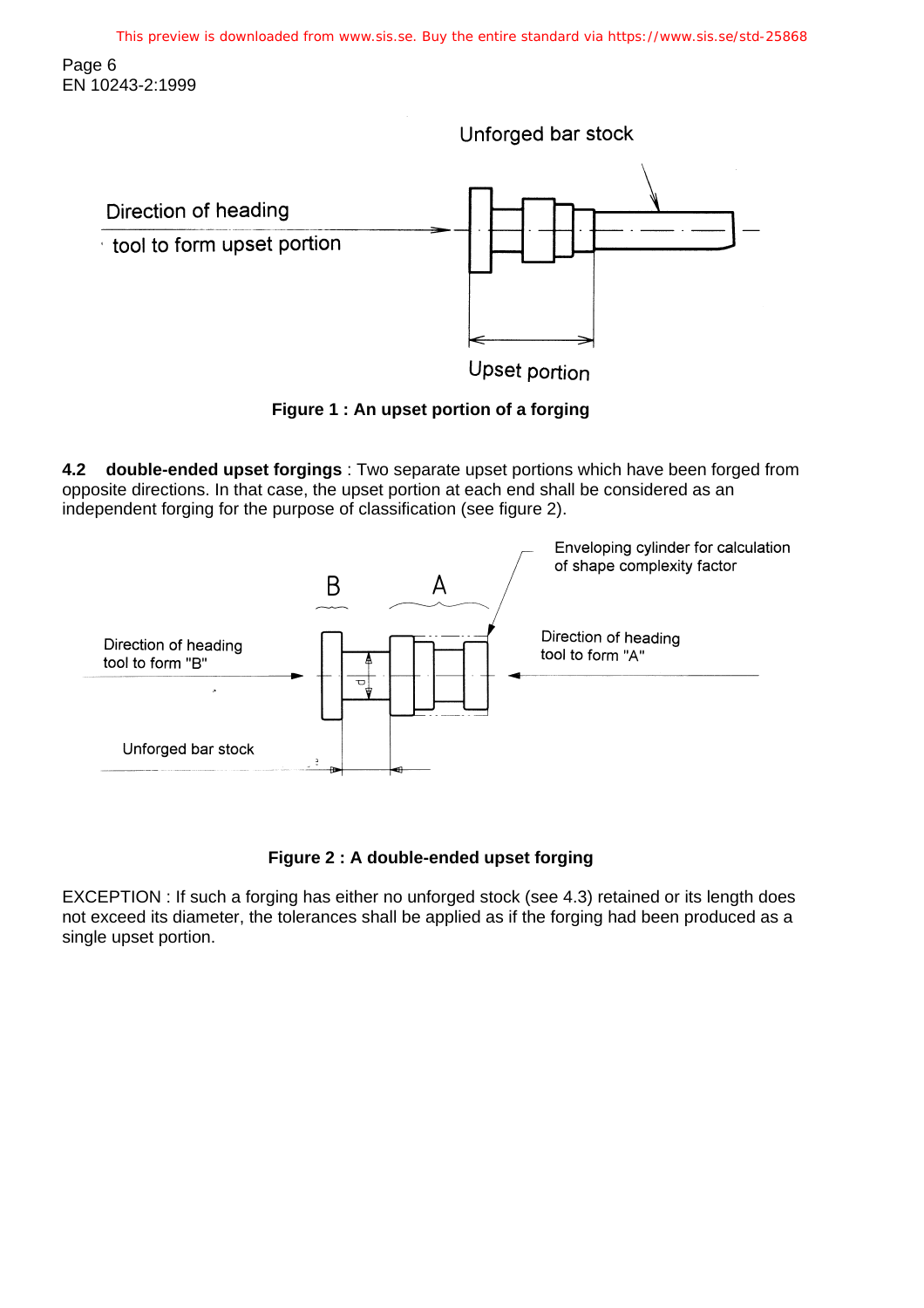**4.3 unforged stock** : Any part of an upset forging which has been forged or formed prior to the upsetting operation (see figure 3).

Effective dia for calculation of mass of "unforged" stock



**Figure 3 : "Unforged" stock**

#### **5 Information required in determining tolerances**

To determine the tolerances applicable to a given upset forging in accordance with table 1 to 4, the following information is required in addition to the dimensions of the forging :

- mass of given upset portion(s) and mass of "unforged stock" (if any) (see 4.3 and 5.1) ;
- category of steel used ;
- shape complexity factor for a given upset portion of a forging.

#### **5.1 Mass of upset portion**

The mass of the upset portion is calculated.

#### **5.2 Category of steel used**

The type of steel symbol used takes account of the fact that steels of high carbon and high alloy content are more difficult to deform and cause higher die wear than do steels with lower carbon content and lower alloying elements.

The category of steel used is determined as being within one of the following :

- group M1 : Steel with carbon content not more than 0,65 % **and** total of specified alloying elements (Mn, Ni, Cr, Mo, V, W) not more than 5 % by mass ;

- group M2 : Steel with carbon content above 0,65 % **or** total of specified alloying elements (Mn, Ni, Cr, Mo, V, W) above 5 % by mass.

To determine the category in which a steel belongs the maximum permitted content of the elements in the steel specification shall be the values used.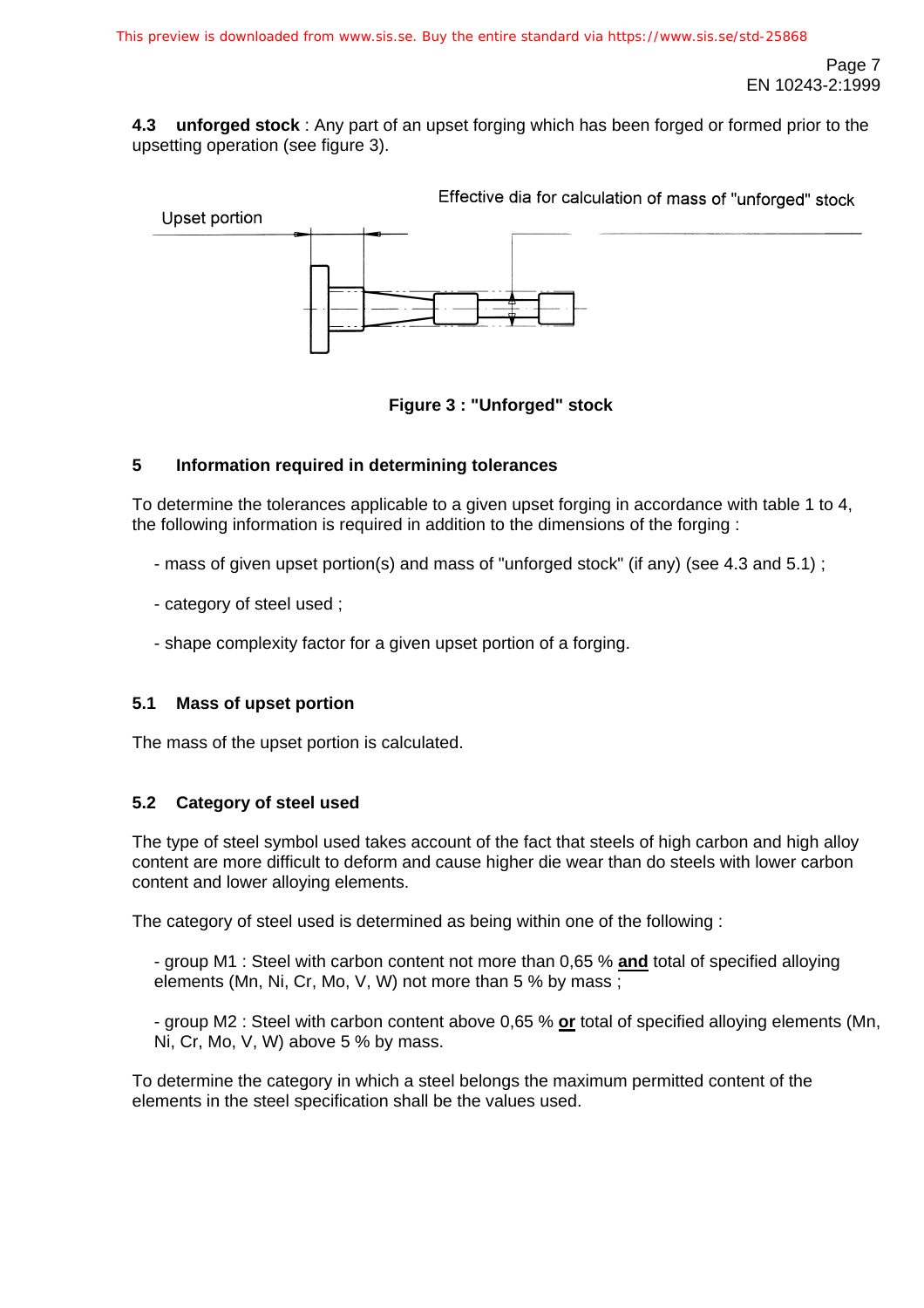Page 8 EN 10243-2:1999

#### **5.3 Shape complexity factor**

The shape complexity factor takes account of the fact that in forging thin sections and branched components, as compared to components having simple compact shapes, larger dimensional variations occur which are attributable to different rates of shrinkage, higher shaping forces and higher rates of die wear.

The shape complexity factor (S) of a forging is the ratio of the mass<sup>1</sup>) of the forging to the mass of the enveloping shape necessary to accommodate the maximum dimensions of the forging.

$$
S = \frac{m_{forging}}{m_{enveloping shape}}
$$

The enveloping shape of a circular forging is the circumscribing cylinder the mass of which calculated from the formula (see figure 4) :

$$
m_{enveloping\ shape} = \frac{\pi \times d^2}{4} \times h \times \rho
$$

where :

- $d =$  diameter ;
- $\rho$  $=$  density (7,85 g/cm<sup>3</sup>);
- $h =$  height, or length of cylinder.





The resulting shape complexity factor is determined as falling within one of the following categories :

- S4 : Up to and including 0,16 ;
- S3 : Above 0,16 up to and including 0,32 ;
- S2 : Above 0,32 up to and including 0,63 ;

<sup>&</sup>lt;sup>1</sup> If desired, the shape complexity factor may be calculated as the ratio of the volume of the forging to the volume of the enveloping shape.